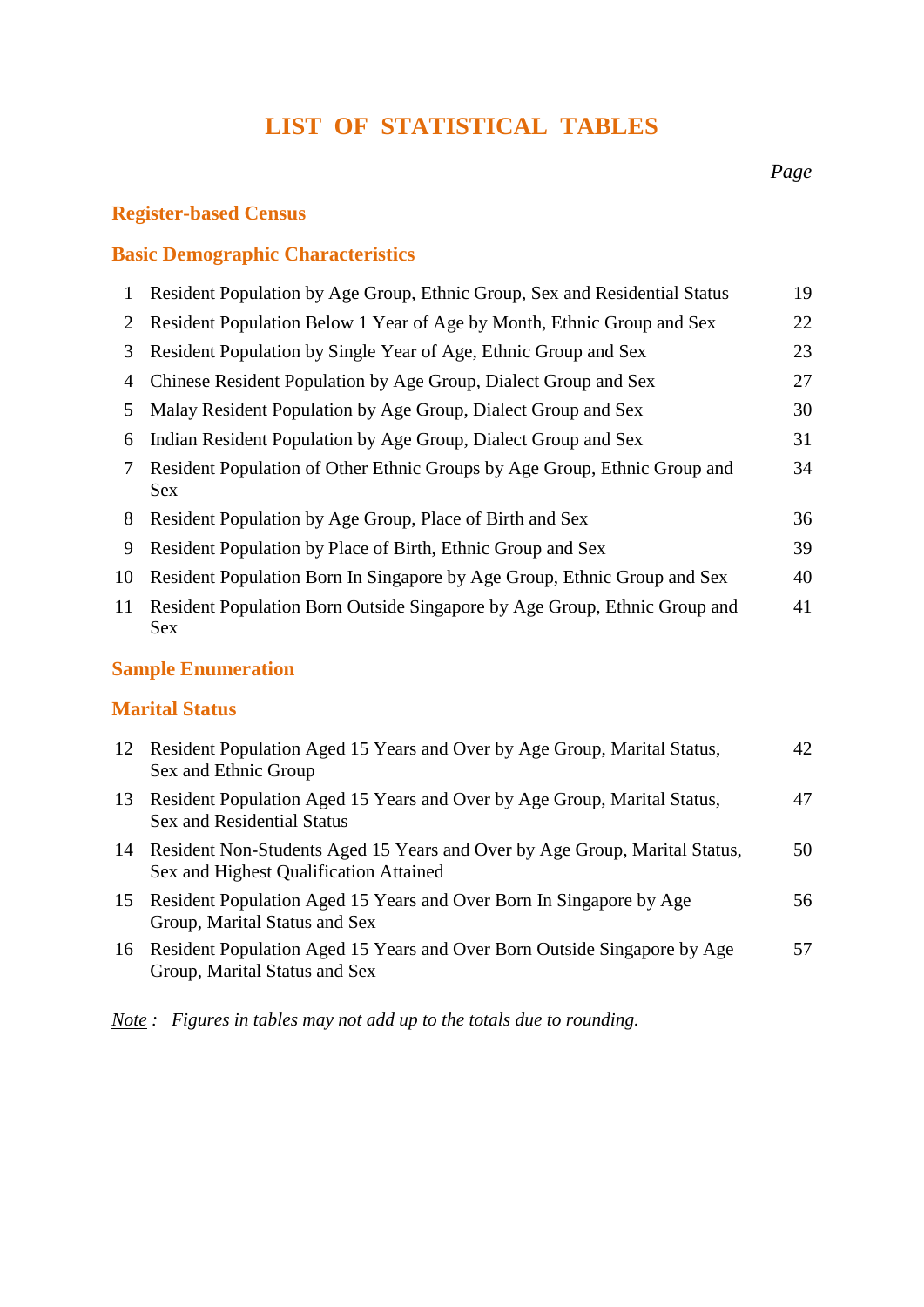# **LIST OF STATISTICAL TABLES** *(cont'd)*

#### **Number of Children Born**

| 17 | Resident Ever-Married Females Aged 15 Years and Over by Age Group,<br>Number of Children Born and Ethnic Group                                  | 58 |
|----|-------------------------------------------------------------------------------------------------------------------------------------------------|----|
| 18 | Resident Ever-Married Females Aged 15 Years and Over by Age Group,<br>Number of Children Born and Residential Status                            | 63 |
| 19 | Resident Ever-Married Females Aged 15 Years and Over by Age Group,<br>Number of Children Born and Economic Activity                             | 66 |
| 20 | Resident Ever-Married Females Aged 15 Years and Over by Number of<br>Children Born, Economic Activity and Ethnic Group                          | 69 |
| 21 | Resident Ever-Married Female Non-Students Aged 15 Years and Over by Age<br>Group, Number of Children Born and Highest Qualification Attained    | 70 |
| 22 | Resident Ever-Married Female Non-Students Aged 15 Years and Over by<br>Highest Qualification Attained, Number of Children Born and Ethnic Group | 76 |
|    | <b>Elderly Population</b>                                                                                                                       |    |
| 23 | Resident Population Aged 65 Years and Over by Age Group, Mobility Status<br>and Sex                                                             | 81 |
| 24 | Resident Population Aged 65 Years and Over by Type of Dwelling, Mobility<br><b>Status and Sex</b>                                               | 82 |
| 25 | Resident Population Aged 65 Years and Over by Living Arrangements,<br><b>Mobility Status and Sex</b>                                            | 83 |
| 26 | Resident Population Aged 65 Years and Over by Living Arrangements, Age<br>Group and Sex                                                         | 84 |
| 27 | Resident Population Aged 65 Years and Over by Main Source of Financial<br>Support, Age Group and Sex                                            | 86 |
| 28 | Resident Population Aged 65 Years and Over by Main Source of Financial<br>Support and Type of Dwelling                                          | 88 |

*Page*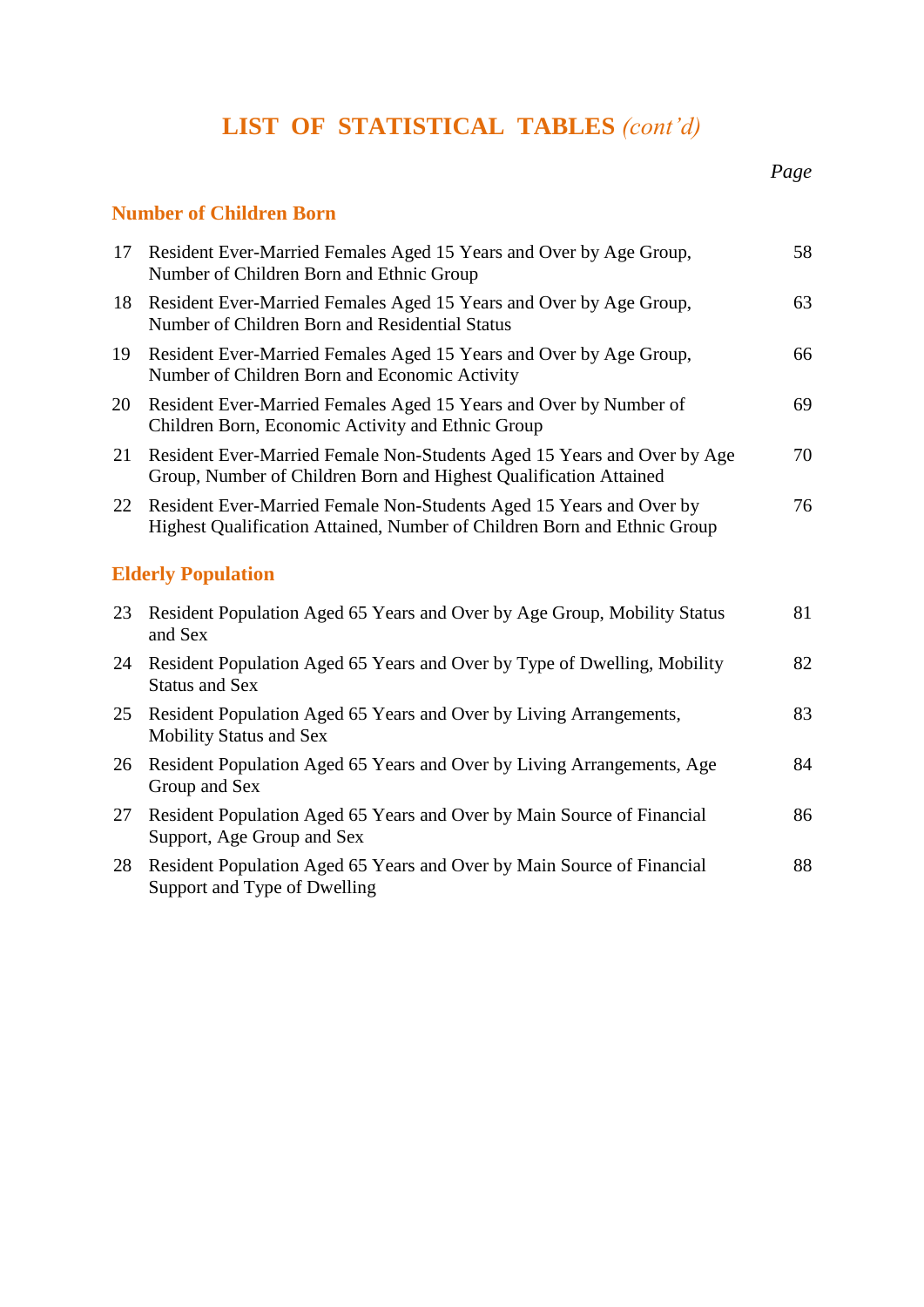# **LIST OF STATISTICAL TABLES** *(cont'd)*

#### **Education**

| 29 | Resident Students Aged 5 Years and Over by Level of Education Attending,<br>Age Group, Sex and Ethnic Group                                                        | 89  |
|----|--------------------------------------------------------------------------------------------------------------------------------------------------------------------|-----|
| 30 | Resident Non-Students Aged 15 Years and Over by Age Group, Highest<br>Qualification Attained, Sex and Ethnic Group                                                 | 94  |
| 31 | Resident Non-Students Aged 15 Years and Over by Highest Qualification<br>Attained, Marital Status, Sex and Ethnic Group                                            | 104 |
| 32 | Resident Non-Students Aged 15 Years and Over by Highest Qualification<br>Attained, Residential Status and Sex                                                      | 109 |
| 33 | Resident Non-Students Aged 15 Years and Over by Highest Qualification<br>Attained, Economic Status and Sex                                                         | 110 |
| 34 | Resident Non-Students Aged 15 Years and Over by Place of Birth, Highest<br>Qualification Attained and Sex                                                          | 111 |
| 35 | Resident Polytechnic Graduates Aged 15 Years and Over by Field of Study,<br>Ethnic Group and Sex                                                                   | 113 |
| 36 | Resident Polytechnic Graduates Aged 15 Years and Over by Field of Study,<br>Country Where Highest Qualification was Attained and Sex                               | 114 |
| 37 | Resident University Graduates Aged 15 Years and Over by Field of Study,<br>Ethnic Group and Sex                                                                    | 115 |
| 38 | Resident University Graduates Aged 15 Years and Over by Field of Study,<br>Country Where Highest Qualification was Attained and Sex                                | 116 |
|    | <b>Language Literate In</b>                                                                                                                                        |     |
|    | 20. $\mathbf{D}_{\text{ref}}(1,\mu,\mathbf{D}_{\text{ref}})$ is a set of $\mathbf{M}_{\text{ref}}$ is a set $\mathbf{D}_{\text{ref}}$ is a set of the set of $\mu$ | 110 |

| 39 | Resident Population Aged 15 Years and Over by Language Literate In, Age<br>Group, Sex and Ethnic Group                 | 118 |
|----|------------------------------------------------------------------------------------------------------------------------|-----|
| 40 | Resident Population Aged 15 Years and Over by Language Literate In,<br><b>Marital Status and Sex</b>                   | 128 |
| 41 | Resident Population Aged 15 Years and Over by Language Literate In,<br><b>Residential Status and Sex</b>               | 129 |
| 42 | Resident Population Aged 15 Years and Over by Language Literate In,<br><b>Economic Status and Sex</b>                  | 130 |
| 43 | Resident Population Aged 15 Years and Over by Language Literate In, Place<br>of Birth and Sex                          | 131 |
| 44 | Resident Non-Students Aged 15 Years and Over by Language Literate In,<br><b>Highest Qualification Attained and Sex</b> | 134 |
| 45 | Resident Students Aged 15 Years and Over by Language Literate In, Ethnic<br>Group and Sex                              | 136 |
| 46 | Resident Students Aged 15 Years and Over by Language Literate In, Level of<br>Education Attending and Sex              | 137 |